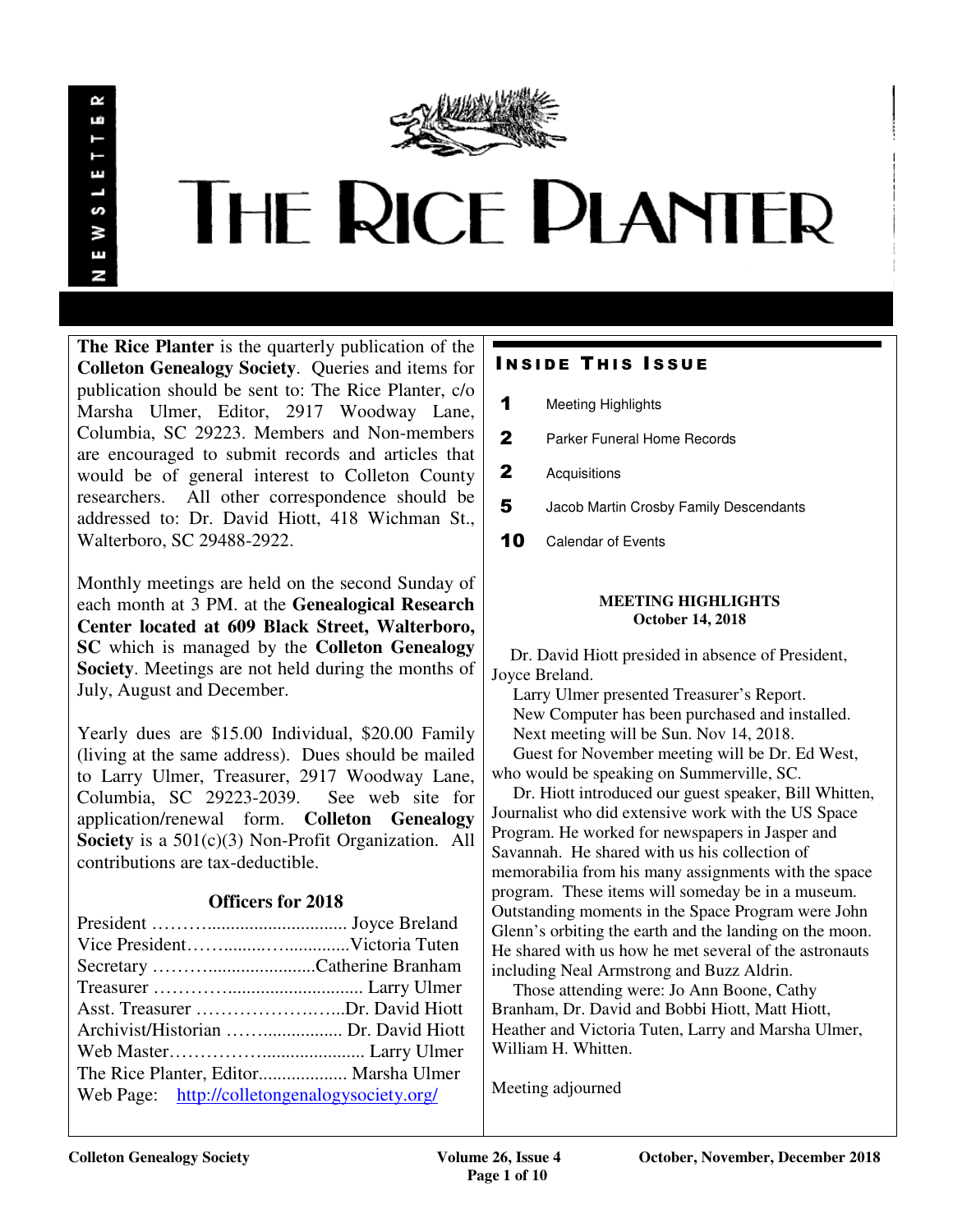#### **MEETING HIGHLIGHTS November 11 2018**

 Joyce Breland, president called the meeting to order. Larry Ulmer presented the treasurers report.

 Dr. Hiott announced that there would be no meeting in December.

 Introduction of guest speaker, Charlestonian, Dr. Ed West, a Citadel graduate and of MUSC. His passion is the history of Summerville around the Civil War.

 Much activity took place there after the coming of the railroad. Injured and sick were brought in by train and treated in tent hospitals set up there. Women were very active in nursing, making clothes and securing other items for the sick and injured. He gave several original sources: Memoirs of Summerville by John Gadsden, Lt. Andrew McConnell's Diary 1861 -1865, Calais Morale, 1882. By William Weston, Buckmyer Letters 1856 and Stories of the Confederacy.

 Dr. West was very interesting and informative and we look forward to him visiting us again.

 Those attending were Julie Bell, Cathy Branham, Joyce Breland, Dorothy Glover, Dr. David and Bobbi Hiott, Matt Hiott, Merle Hodges, Joy Lawson, Heather and Victoria Tuten, Larry and Marsha Ulmer, Ed West.

Meeting adjourned.

| <b>ACQUISITIONS</b><br><b>DONATION</b>                                                                                                                                                                        | <b>GIVEN BY</b>                                                            |  |
|---------------------------------------------------------------------------------------------------------------------------------------------------------------------------------------------------------------|----------------------------------------------------------------------------|--|
| College of Charleston Yearbooks<br>1999, 2000, 1n3 2003                                                                                                                                                       | Matt Hiott                                                                 |  |
| <b>Remainder of Genealogy Papers</b><br>Of Jean Guilford Batton includes<br>Family work on Cole Farmer,<br>Baring, Guilford, Hickman, Price<br>and others<br><b>Monetary Contributions:</b>                   | Estate of Jean<br>W Guilford Batton<br>Mary Ann Burtt<br>Richard M. Cooler |  |
| 2019 RENEWAL                                                                                                                                                                                                  |                                                                            |  |
| Just a gentle reminder that January 2019 is approaching.<br>Please fill in your 2019 Renewal Application. We have<br>enjoyed having you as a member this year and look<br>forward to your membership in 2019. |                                                                            |  |
| We wish you a Merry Christmas and a Happy<br><b>New Year</b>                                                                                                                                                  |                                                                            |  |

## **PARKER FUNERAL HOME RECORD**

**Ulmer, Martha Eliza Ulmer**  b. Sep 20 1885 Colleton Co, SC d. Jan 26 1959 Colleton County Hospital, Colleton Co, SC bur: Bethel Methodist Church, Colleton Co, SC Spouse: John S. Ulmer Father: Enoch Herman Ulmer b. Colleton Co, SC Mother: Amanda Crosby b. Colleton Co, SC Son: Herman S. Ulmer of Walterboro, SC Enoch H. Ulmer of Ruffin, SC Dau: Mrs. Edith Ulmer Johnson of Port Royal, SC Mrs. Jervey Hiers of Walterboro, SC Mrs. Arthur Wells of Port Royal, SC Miss Elizabeth Ulmer of Beaufort, SC Bro: Bazil G. Ulmer of Ruffin, SC Ben G. Ulmer of Ruffin, SC Sis: Mrs. J. A. Hudson of Ruffin, SC Mrs. Ella U. Benton of Ruffin, SC Mrs. A. B. Crosby of Lodge, SC Mrs. J. W. Bryan of Ruffin, SC 9 Grandchildren 5 Great Grandchildren

#### **Ulmer, William Perry**

b. Apr 11 1886 Colleton Co, SC d. Mar 31 1959 Walterboro, SC bur: Lodge Methodist Church Cemetery Occ: Retired Merchant Spouse: Effie Brabham Father: Claudis Justis Ulmer b. Colleton Co, SC Mother: Sarah Herndon b. Colleton Co, SC Son: W. P. Ulmer Jr of Walterboro, SC J. W. Ulmer of Lodge, SC Dau: Mrs. Pearl Sauls of Walterboro, SC Mrs. Walter T. Patrick of St. George, SC Sis: Mrs. Archie Kinard of Lodge, SC Mrs. Jessie Brabham Sr of Walterboro, SC 7 Grandsons

**Varn, William Henry**  b. Dec 14 1885 Hampton Co, SC d. Jul 27 1959 Colleton County Hospital, Colleton Co, SC bur: Smoaks Baptist Church Cemetery Occ: Farmer, Merchant, and Banker Spouse: Alexina Sauls Father: J. W. Varn b. Hampton Co, SC Mother: Mary Ida Polk b. Colleton Co, SC Son: William H. Varn Jr of Smoaks, SC Dau: Mrs. Philura Varn Langford of Ridgeland, SC Mrs. Laurine Varn Cummings of Hampton, SC Mrs. William D. Coleman of Witchita, Kan. Sis: Mrs. J. S. Ulmer of North, SC Mrs. J. R. Risher of Bamberg. SC 5 Grandchildren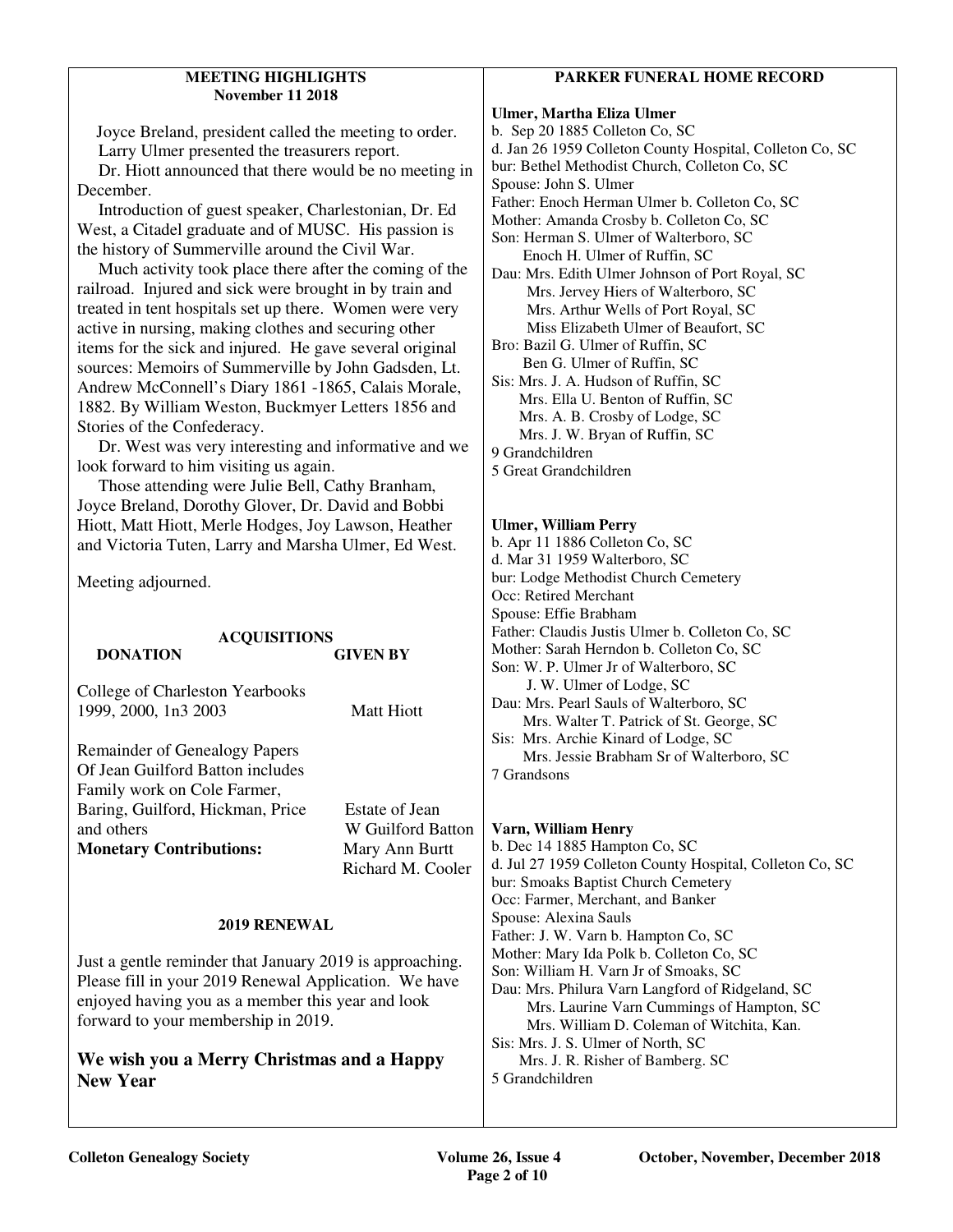### **PARKER FUNERAL HOME RECORDS cont'**

#### **Wade, Alva Stokes**

b. Mar 10 1880 McDuffie Co, GA d. May 22 1959 Walterboro, SC bur: Live Oak Cemetery, Walterboro, SC Spouse: Milton C. Wade Father: Dr, G. W. Stokes b. Bamberg Co, SC Mother: Josephine Elizabeth Moore b. McDuffie Co, GA Sis: Mrs. Hughes Moorer of Walterboro, SC

#### **Warren, Madison Donald**

b. Aug 21 1912 Colleton Co, SC d. Dec 01 1959 Forest Hills Veteran Hospital, Augusta, GA bur: Bedons Baptist Church Cemetery Occ: Farmer Single Father: Madison Donald Warren Sr b. Colleton Co, SC Mother: Florence Eva Newton b. Adams Run, SC Bro: S/Sgt Osborn Newton Warren of Germany Sis: Mrs. Almalee Sharp of Florence, SC Mrs. Annabell Peavy of Orangeburg, SC Mrs. Gary Herndon of Walterboro, SC Mrs. John Lightner of Winnsboro, SC Mrs. Louetta Hoats of Walterboro, SC Mrs. J. C. Hoats of Walterboro, SC Mrs. Woodrow Knotts of Winnsboro, SC Mrs. David Hyler of Saluda, SC

#### **Weeks, Allen Eugene**

b. Feb 02 1959 Cleveland, Ohio d. Mar 21 1959 Cleveland Hosp. bur: Live Oak Cemetery, Walterboro, SC Father: Ellis James Weeks b. Colleton Co, SC Mother: Iris May b. Dallas, Penn. G. Parents: Mr. and Mrs. N. M. Weeks of Walterboro, SC

#### **Williams, Nancy Carter**

b. Apr 12 1874 Colleton Co, SC d. Jan 01 1959 New Roper Hospital, Charleston, SC bur: Risher Cemetery, Ruffin, SC Spouse: Henry Jake Williams Father: Hansford Duncan Carter b. Colleton Co, SC Mother: Louise Padgett b. Colleton Co, SC Son: B. Meric Williams of Walterboro, SC J. Duncan Williams of Denmark, SC G. Clinton Williams of Ruffin, SC Herman M. Williams of Ruffin, SC R. Klein Williams of Ruffin, SC Dau: Mrs. Molly W. Fox of Walterboro, SC Mrs. Robert Breland of Bamberg, SC Mrs. Inez Maxey of Ruffin, SC Bro: D. M. Carter of St. Augustine, FL Sis: Mrs. Luge Kathan of Ruffin, SC 15 Grandchildren 13 Great Grandchildren

#### **PARKER FUNERAL HOME RECORDS cont'**

#### **Williams, James Duncan**  b., Nov 22 1902 Colleton Co, SC d. Aug 13 1959 Colleton Co, SC bur: Live Oak Cemetery, Walterboro, SC Occ: Merchant in Denmark, SC Spouse: Kathryn Westbury

Father: H. J. Williams b. Colleton Co, SC Mother: Nancy Carter b. Colleton Co, SC Son: J Duncan Williams Jr of Denmark, SC Bro: Meric Williams of Walterboro, SC Clinton Williams of Ruffin, SC Herman Williams of Ruffin, SC Kline Williams of Ruffin, SC

Sis: Mrs. Molly Fox of Ruffin, SC Mrs. Inez Maxey of Ruffin, SC Mrs. Robert Breland of Bamberg, SC

#### **Williams, Thomas Montgomery**

b. Nov 10 1888 Colleton Co, SC d. Jan 22 1959 Colleton County Hospital, Walterboro, SC bur: Live Oak Cemetery, Walterboro, SC Occ: ACL Railroad Agent Spouse: 1<sup>st</sup> Maude Padgett 2nd Lois Keels Father: T. R. Williams b. Colleton Co, SC Mother: Alice Smoak b. Colleton Co, SC Son: Thomas M. Williams Jr of Green Pond, SC Dau: Mrs. O. S. Aiken of Florence, SC Bro: A. C. Williams of Branchville, SC Harold Williams of Philadelphia Sis: Mrs. J. F. Coleman of Smoaks, SC 6 Grandchildren 1 Great Granddaughter

#### **Witsell, Emmie Jones**

b. Oct 04 1868 Augusta, GA d. Dec 03 1959 Colleton County Hospital, Walterboro, SC bur: Live Oak Cemetery, Walterboro, SC Spouse: Charles Witsell Father: William Jones b. Augusta, GA Mother: Ella Duncan b. Augusta, GA Son: Postell F. Witsell of Memphis, TN C. A. Witsell of Walterboro, SC Dau: Mrs. Thomasine Lucas of Walterboro, SC Sis: Mrs. R. E. Jenkins of Beaufort, SC 11 Grandchildren and number of Great Grandchildren

#### **Morrall, Effie Taylor Ackerman**

b. Aug 08 1869 Wilson, NC d. Apr 28 1960 Walterboro, Colleton Co, SC bur: Live Oak Cemetery, Walterboro, SC Spouse: 1st Melvin H. Ackerman 2nd Norman Gignilliat Morrall Bro: R. K. Taylor of Greenville, SC Sis: Mrs. George Tindall of Pinewood, SC 8 nephews and 3 nieces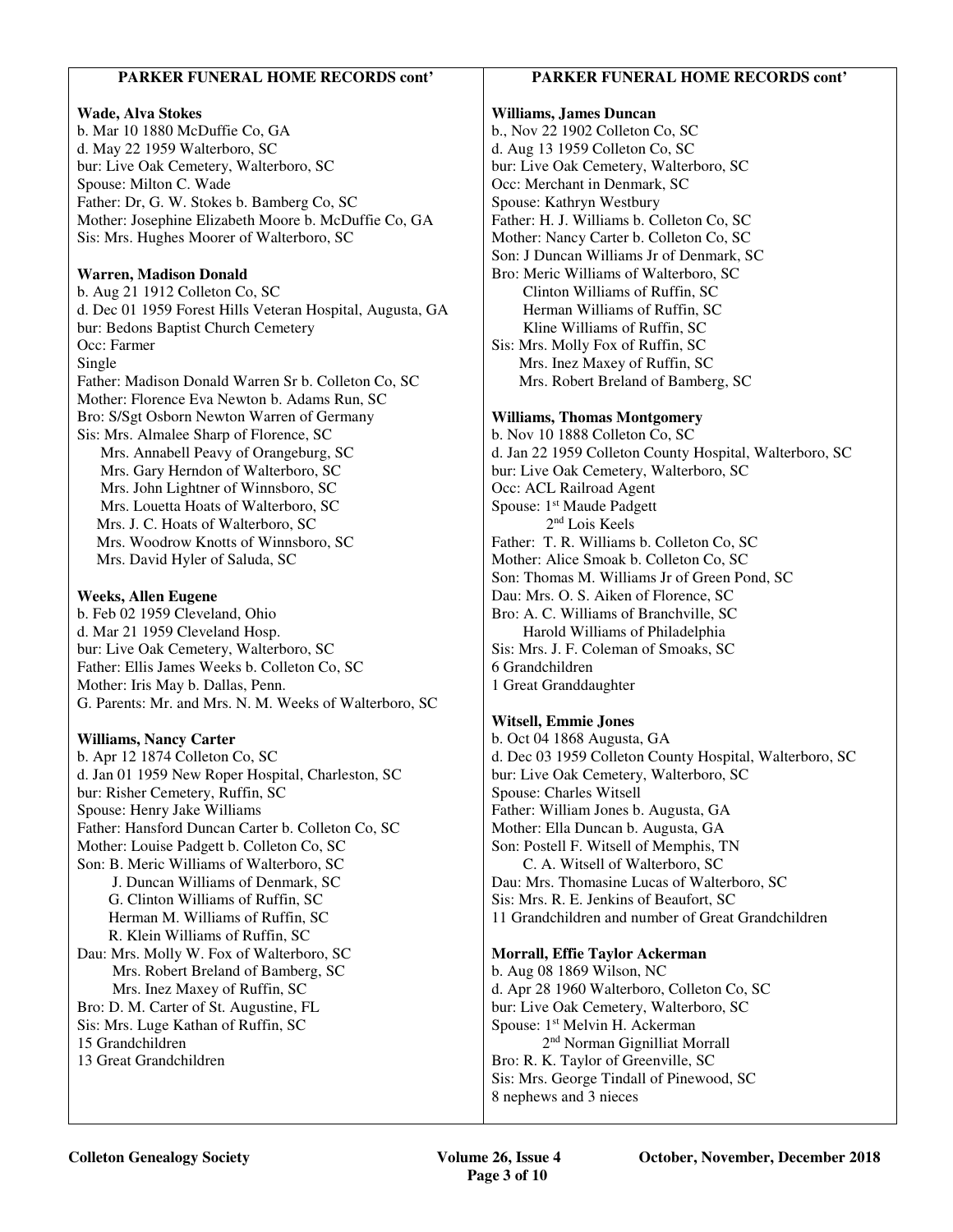#### **PARKER FUNERAL HOME RECORDS cont' Worrell, Roy Lee**  b. Oct 22 1899 Florence Co, SC d. Nov 08 1959 Colleton Co, SC bur: Mt. Carmel Methodist Church Cemetery Occ: Carpenter Spouse: Vashti Poston Father: John Worrell b. Scranton, SC Mother: Mary James b. Scranton, SC Son: Roy Lee Worrell Jr of Walterboro, SC John W. Worrell of Walterboro, SC Bro: Levi Worrell of Scranton, SC Murry Worrell of Savannah, GA Leland Worrell of Scranton, SC Byrd Worrell of Kingstree, SC Sis: Mrs. Elizabeth Hatcher of Charleston, SC Half Sis: Mrs. J. J. Parrott of Cowards, SC **Ackerman, Aline Westbury**  b. Aug 31 1886 St. George, SC d. Jul 17 1960 Our Laky of Perpetual Help Free Cancer Home, Augusta, GA bur: Cottageville Cemetery Spouse: Paul Kistler Ackerman Father: William Westbury b. St. George, SC Mother: Melissa Murray b. St. George, SC Son: W. Howard Ackerman of Cottageville, SC Bro: Herbert Westbury of St. George, SC Sis: Mrs. Russell Lawrence of St. George, SC Mrs. Dan Shider of Orangeburg, SC 1 Granddaughter, Idona Ackerman **Adams, Mary Ethel "Mollie" Dandridge**  b. Sep 30 1890 Cottageville, SC d. Dec 22 1960 Cottageville, SC bur: Spring Hill Baptist Church Cemetery Spouse: James Wesley Adams Father: Washington Seal Dandridge b. Colleton Co, SC Mother: Ella Hoff b. Colleton Co, SC Son: James A. Adams of Cottageville, SC Bro: W. S. Dandridge of Cottageville, SC Sis: Miss Minnie Lee Adams of Cottageville, SC **Clayton, Maude Price Beach**  b. Ag 29 1879 Barnwell Co, SC d. Mar 22 1960 Forest Hill Nursing Home bur: Live Oak Cemetery, Walterboro, SC Spouse: 1<sup>st</sup> A. Kistler Beach 2nd George Clayton Father: Isaac Price b. Barnwell, SC Mother: Julia Price b. Barnwell, SC Son: A. K. Beach Jr of Tulula, LA Miles A. Beach of Charleston, SC Norwood J. Beach of Walterboro, SC Dau: Mrs. Joe T. Jackson of Great Falls, SC Mrs. Frank Durham of Columbia, SC Mrs. W. M. Campbell of NC Sis: D. J. McAlhany, Mrs. M. A. Stokes and Mrs. Ashley Myers all of Summerville, SC 10 Grandchildren **PARKER FUNERAL HOME RECORDS cont' Beach Jr, Austin Kistler**  b. Feb 23 1906 Walterboro, SC d. Jun 23 1960 Colleton County Hospital, Walterboro, SC bur: Live Oak Cemetery, Walterboro, SC Occ: Dist. Manager Spouse: Eloise White Father: A. Kistler Beach b. Colleton Co, SC Mother: Maude Price b. Barnwell Co, SC Dau: Marlyn Beach 16 yrs. Bro: Miles Beach of Charleston, SC Norwood Beach of Walterboro, SC Sis: Mrs. Joe T. Jackson of Great Falls, SC Mrs. F. E. Durham of Columbia, SC Mrs. W. M. Campbell of Laurinburg, NC **Beach, Rosa Lee Ayer**  b. Dec 30 1880 Bamberg, SC d, Feb 23 1960 Colleton Co, SC bur: Live Oak Cemetery, Walterboro, SC Spouse: David B. Beach Father: Louis Malone Ayer b. Bamberg, SC Mother: Caroline Hughes b. Bamberg Co, SC Son: Dr. Herbert M. Beach of Columbia, SC David D. Beach of Montgomery, AL Dau: Mrsd. Arthur B. Brown of Chicago, IL Sis: Miss Minnie Lee Ayer of Bamberg, SC Niece: Mrs. Rosalie Var Stoddard of Walterboro, SC 2 Grandsons, 1 Granddaughter, and 1 Great Granddaughter **Beach, Esther Linder**  b. Jan 03 1891 Colleton Co, SC d. Jul 23 1960 bur: Live Oak Cemetery, Walterboro, SC Spouse: Furman H. Beach Father: L. A. Linder b, Charleston Co, SC Mother: Dora Ritter b. Colleton Co, SC Dau: Mrs. Robert Lyle Clark of Conway, SC Mrs. Ashton Boynton Jr of Walterboro, SC Bro: Thomas S. Linder of Walterboro, SC Dau: Mrs. L. W. Beach of Walterboro, SC Miss Ruth Linder of Walterboro, SC 5 Granddaughters **Beach, John Thomas**  b. Dec 23 1902 Colleton Co, SC d. Dec 01 1960 Colleton Co, SC bur: Zion Baptist Church Cemetery Occ: Carpenter Spouse: 1st Bessie Warren 2nd BessieLee Altman Caddin Father: Walter Beach b. Colleton Co, SC Mother: Myrtis Hiott b. Colleton Co, SC Son: Jennings Beach of Charleston, SC Bro: Herman Beach of Walterboro, SC Sis: Mrs. Coleen Robertson, Mrs. Junior Crosby, Mrs. Ruby Brown all of Walterboro, SC Mrs. Vera Kinsey of Charleston, SC 4 Grandchildren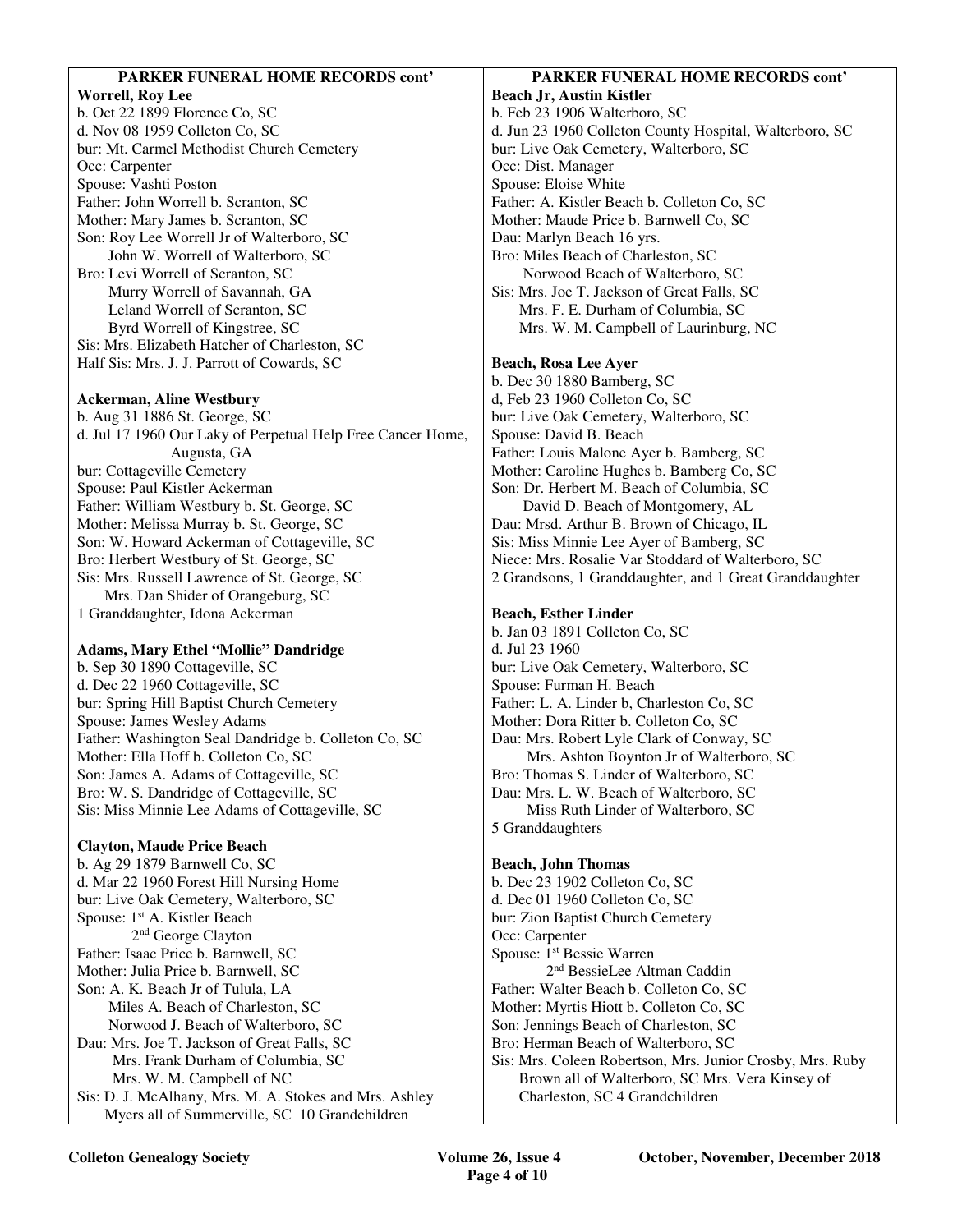#### **DESCENDANTS OF JACOB MARTIN CROSBY**

*Generation Five Cont'* 

Cont' children of Ida Martha Breland and Henry "Blake" Crosby

- 781 iv. Mary Frances Crosby, born about 1933. She married Robin Erwin "Bo" Taylor, August 30 1952 in McCoy Methodist Church, Birmingham, AL, born about 1929 in Birmingham, AL (son of John L. Taylor and Thurla Drummond), died July 15 1999 in Orangeburg Hospital, Orangeburg, SC, buried in Memorial Park Cemetery, Orangeburg, SC, occupation Retired Plant Supervisor.
- 782 v. Edgar Malcolm Salters, born June 25 1940, died November 14 2010, military United States Marine Reservist, occupation Owner Heritage Construction Company and The Edgar M. Salters Real Estate Company, buried in Riverview Memorial Park, North Charleston, Charleston Co, SC. He married Nancy T'Lene Myers, August 10 1970 in Charleston Co, SC. (predeceased adoptive parents)
- 246. **Bessie Lee Breland**, born September 9 1908 in Ruffin, Colleton Co, SC, died May 15 1984 in Colleton Regional Hospital, Walterboro, SC, buried in Bethel United Methodist Church, Ruffin, SC, occupation Retired seamstress from Smoaks Manufacturing Co. She married **Edward Palmer "Eddie" Hudson**, August 19 1926, born March 15 1903 in Colleton Co, SC (son of **James David Hudson** and **Mary Ellen Breland**), died January 31 1962 in Colleton County Hospital, Walterboro, SC, buried in Bethel United Methodist Church, Ruffin, SC, occupation Retired lumberman and farmer.

*Children:*

- 783 i. Janie "Louise" Hudson, born May 15 1927. She married James Willie Crosby, October 3 1947, born February 19 1919 in Colleton Co, SC (son of William Henry "Willie" Crosby and Mary "Blanche\* Griffin), died September 26 1980 in Ruffin, Colleton Co, SC, buried in Bethel United Methodist Church, Ruffin, SC, military Veteran of World War II, occupation Retired Electrician.
- 784 ii. Edward Ewell Hudson, born April 30 1929 in Colleton Co, SC, died Aug 4 1975 in McLeod Memorial Hospital, Florence, SC, buried in Tabor United Methodist Church, Ruffin, SC, military Veteran of Korean War. He married Thelma Francis Murdaugh, September 29 1951, born October 12 1935 in Colleton Co, SC (daughter of Wilson Berry "Wiltz" Murdaugh and Bernice Edna Murdaugh), died November 6 2006, buried in Tabor United Methodist Church, Ruffin, SC, occupation Retired from the Colleton County School system.
- 785 iii. James Franklin Hudson Sr, born August 29 1930 in Colleton Co, SC, died September 18 1980 in Colleton Regional Hospital, Walterboro, SC, buried in Bethel United Methodist Church, Ruffin, SC, occupation Retired from R. C. Motor Lines. He married Ernestine Broadway, April 6 1957, born November 1 1925 in Sumter Co, SC, died March 7 2007 in Colleton Medical Center, Walterboro, SC, buried in Bethel United Methodist Church, Ruffin, SC, occupation Retired registered nurse of Colleton County Hospital, with over 50 years of service in the nursing field.
- 786 iv. Carlisle Neil Hudson, born March 6 1934, died December 30 2006 in Chandler Hospital, Savannah, GA, married in Bethel United Methodist Church, Ruffin, SC, Occupation Owner and Operator of Walterboro Auto Electric. He married Mary Lee Whittle, November 11 1956 in Bethel Methodist Church, Walterboro, SC, born May 17 1937 (daughter of James Edward Whittle and Tina Missouri Ackerman).
- 248. **Letha Mae Breland**, born November 5 1911 in Colleton Co, SC, died October 27 1977 in Colleton Regional Hospital, Walterboro, SC, buried in Greenlawn Memorial Gardens, Walterboro, SC. She married **Horace B. "Jack" Carter**, January 21 1939 By Deputy Probate Judge, Mrs J. O. Carroll, born October 24 1909 in Colleton Co, SC (son of **John O. Carter** and **Latishia Adelade "Tishia" Fletcher**), died July 18 1984 in Ruffin, Colleton Co, SC, buried in Greenlawn Memorial Gardens, Walterboro, SC, occupation Retired long distance produce hauler. *Children:*
	- 787 i. Gloria "Jean" Carter, born November 17 1940 in Walterboro, Colleton County, SC,, graduated Jun 4 1960 from Spartanburg Junior College, Spartanburg, SC, graduated May 27 1962 from Winthrop College, Rock Hill, SC, occupation Retired after 30 years, SC Dept. of Education. She married (1) Stephen Leroy "Steve" Cooper, August 25 1962 in Fairmont Methodist Church, Spartanburg, SC by Rev George R. Cooper, born November 22 1940 in Columbia, Richland Co, SC (son of George Reid "Sam" Cooper and Louise Hembree), died November 8 1967 in Chambers County Hospital, Lafayette, AL, buried in Greenlawn Memorial Park, Columbia, Richland Co, SC, graduated from Wofford College, Spartanburg, SC. She married (2) Frederick Everett "Ted" Parker, Oct 6 1973 in Bethel Presbyterian Church, Walterboro, SC, divorced 1987, born Nov 7 1934 in EsDorn Hospital, Walterboro, SC (son of David Frederick "Fred" Parker and Mary Frances Everette), graduated from Cincinnati College of Mortuary Science, Cincinnati, Ohio, military February 27 1959 Separated from the Army at Fort Benning, Ga, event June 28 2011 Retired from Walterboro City Council after having served 30 years.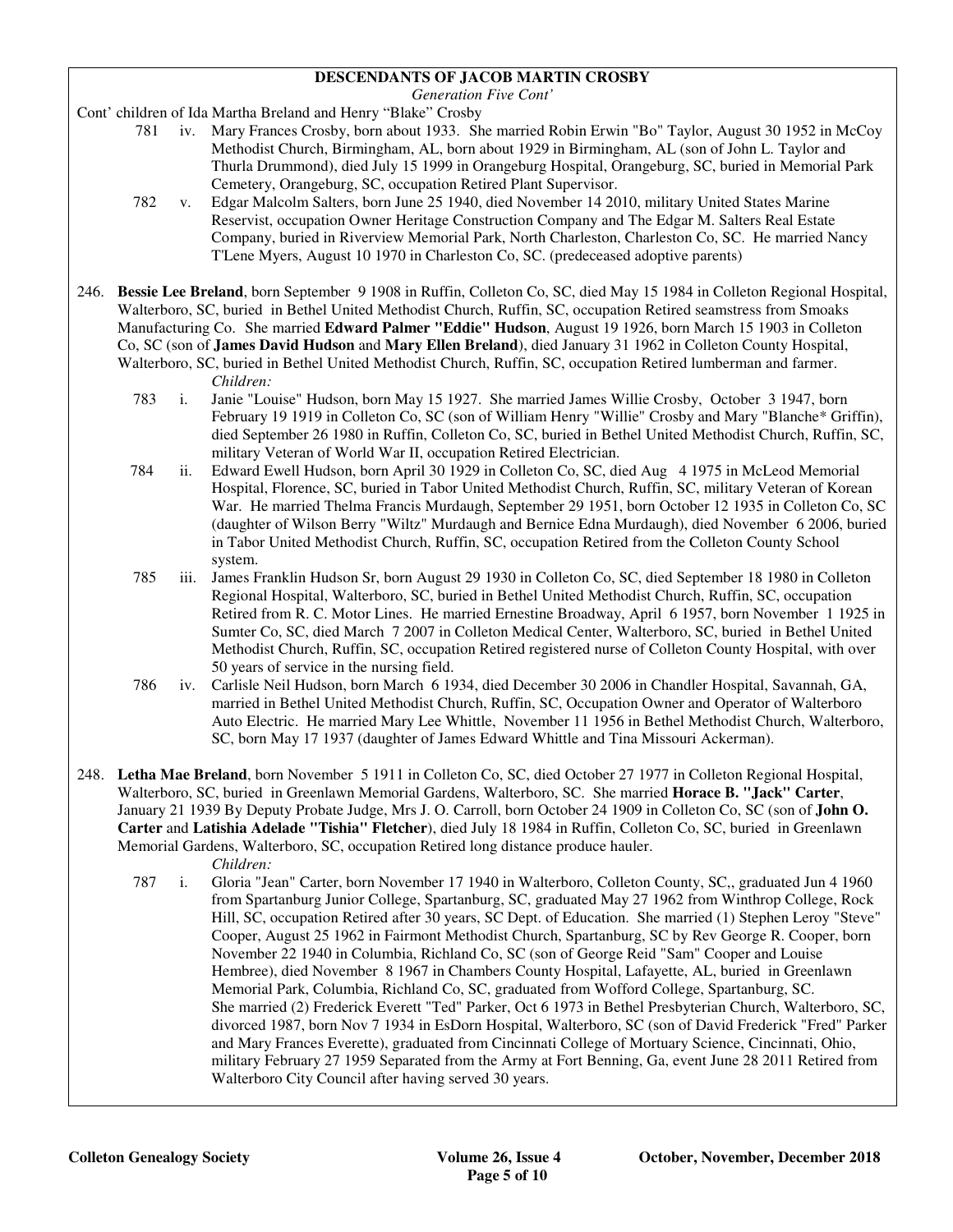249. **Margaret Elizabeth "Lib" Breland**, born September 25 1919 in Ruffin, Colleton Co, SC, died April 7 2014 in Methodist Home, Orangeburg, SC, buried in Greenlawn Memorial Gardens, Walterboro, SC, occupation Retired nursing assistant for Dr. B. C. Phillips. She married **Robert Dennis Axson Sr**, February 18 1939 in St Patrick Cathedral, Charleston, SC by the Rt. Rev. Joseph L. O'Brien, born Jan 4 1914 in Charleston, SC (son of **William Robert Axson** and **Nora Cecelia Quinn**), died July 27 1980 in St Francis Hospital, Charleston, SC, buried in Greenlawn Memorial Gardens, Walterboro, SC, occupation Retired erector with Riley-Stoker Corp.

*Children:*

- 788 i. William Robert Axson, buried in Charleston, SC,
- 789 ii. Robert Dennis Axson Jr, born March 10 1942 in Saint Francis Xavier Infirmary, Charleston, SC, military Served four years in the Navy. He married Judy Carolyn Murdaugh, November 26 1964 in Smoaks Baptist Church, Smoaks, SC, born August 26 1945 in Ruffin, Colleton Co, SC (daughter of Curtis Harvell "Jack" Murdaugh and Mary "Eleanor" Maxey), graduated April 18 1964 from Farah's Beauty School, Columbia, SC.
- 790 iii. Nancy Elizabeth Axson, born February 4 1944 in St Francis Hospital, Charleston, SC, died October 23 2006 in Hospice of Charleston Hospice Care Center, Mt Pleasant, SC, buried in Greenlawn Memorial Gardens, Walterboro, SC, graduated from Palmer Business College, Charleston, SC, occupation Former Employee of SC Dept. of Transportation/ 13 years with Delta Airlines as Executive Reservation Specialist/ Colleton County Public School System. She married (1) Lowell M. Stable, Aug 2 1969 in Calvary Baptist Church, St Augustine, FL, graduated from St Augustine High School, St Augustine, FL. She married (2) Theodore Dugan "Ted" Kinard, May 25 1979 in St John's United Methodist Church, Ruffin, SC, born January 21 1936 (son of Erssie Duncan Kinard and Essie Polk), graduated from University of Florida State Forest Ranger School, graduated from University of Nebraska, military Retired United States Air Force, education MBA Degree The Citadel.
- 791 iv. Margaret "Kay" Axson, born July 18 1954 in Roper Hospital, Charleston, SC, event Mar 1 1968 in State Basketball Championship for Bells High School, graduated 1972 from John C. Calhoun Academy, Walterboro, SC, graduated 1975 from Medical University of SC, College of Allied Health Services, Charleston, SC, graduated May 7 1983 from Limestone College. She married Ormond "Watson" Johnson, November 26 1988 in Trinity Episcopal Church, Columbia, SC, born July 23 1955, graduated from Episcopal High School, Jacksonville, FL, graduated 1977 from Clemson University, Clemson, SC.
- 250. **Johnny Hubert Crosby Sr**, born September 12 1911 in Walterboro, Colleton Co, SC, died June 21 1965 in Tampa, Hillsborough Co, FL, buried in Manassea, GA He married (1) **Norma Sauls**. He married (2) **Jean Geraldine Wood**, December 20 1944, born May 5 1927.
	- *Children:*
	- 792 i. Johnny Hubert Crosby Jr, born September 19 1945. He married Nancy Hodges, born December 27 1947.
- 251. **Herman Goodman "Tubby" Crosby Jr**, born January 5 1919 in Colleton Co military 1944 1946 Served in Navy. He married (1) **Mary Clifton Yates**, December 24 1939, divorced 1959, born November 21 1920, died Yes. *Children:*
	- 793 i. Donald Goodman Crosby Sr, born November 17 1940. He married Mary Ellen Knight, August 13 1964, born March 12 1944.
	- 794 ii. Mary Angela Crosby, born October 29 1947, graduated from Massey Junior College, Atlanta, GA. She married (1) John Larry Brewer, November 12 1967 in Bethel Methodist Church, Walterboro, SC, graduated Dec 1967 from George State College. She married (2) David R. Ellis, married about 1989.

 He married (2) **Sarah "Helen" Martin**, born Sep 7 1919 in Savannah, Chatham Co, GA (daughter of **Leland Martin** and **Ruth Deal**), died May 24 2005 in Charleston Nursing Center, Charleston SC, buried in Live Oak Cemetery, Walterboro, Colleton Co, SC.

252. **Mary "Virginia" Crosby**, born January 14 1921 in Colleton Co, SC, died September 17 2011 in NHC of Lexington, West Columbia, SC, buried in Sandy Dam United Methodist Church, Walterboro, SC. She married **James Gahagan Drawdy Sr**, October 24 1939, born Dec 5 1920 in Colleton Co, SC (son of **Grover Cleveland Drawdy** and **Olive "Lucille" Hoats**), died April 23 1977 in Colleton Regional Hospital, Walterboro, SC, buried in Sandy Dam Methodist Church, Walterboro, SC, occupation Logging Contractor.

*Children:*

- 795 i. James Gahagan Drawdy Jr, born June 21 1941, He married Mary Louise Brinson, May 25 1962 in Hendersonville Parsonage, Hendersonville, SC, born March 17 1941.
- 796 ii. Gloria Jean Drawdy, born August 18 1943 in Walterboro, Colleton Co, SC. She married Joseph Francis Mazzone Jr, January 10 1964 in St Anthony Catholic Church, Walterboro, SC, born February 5 1940 in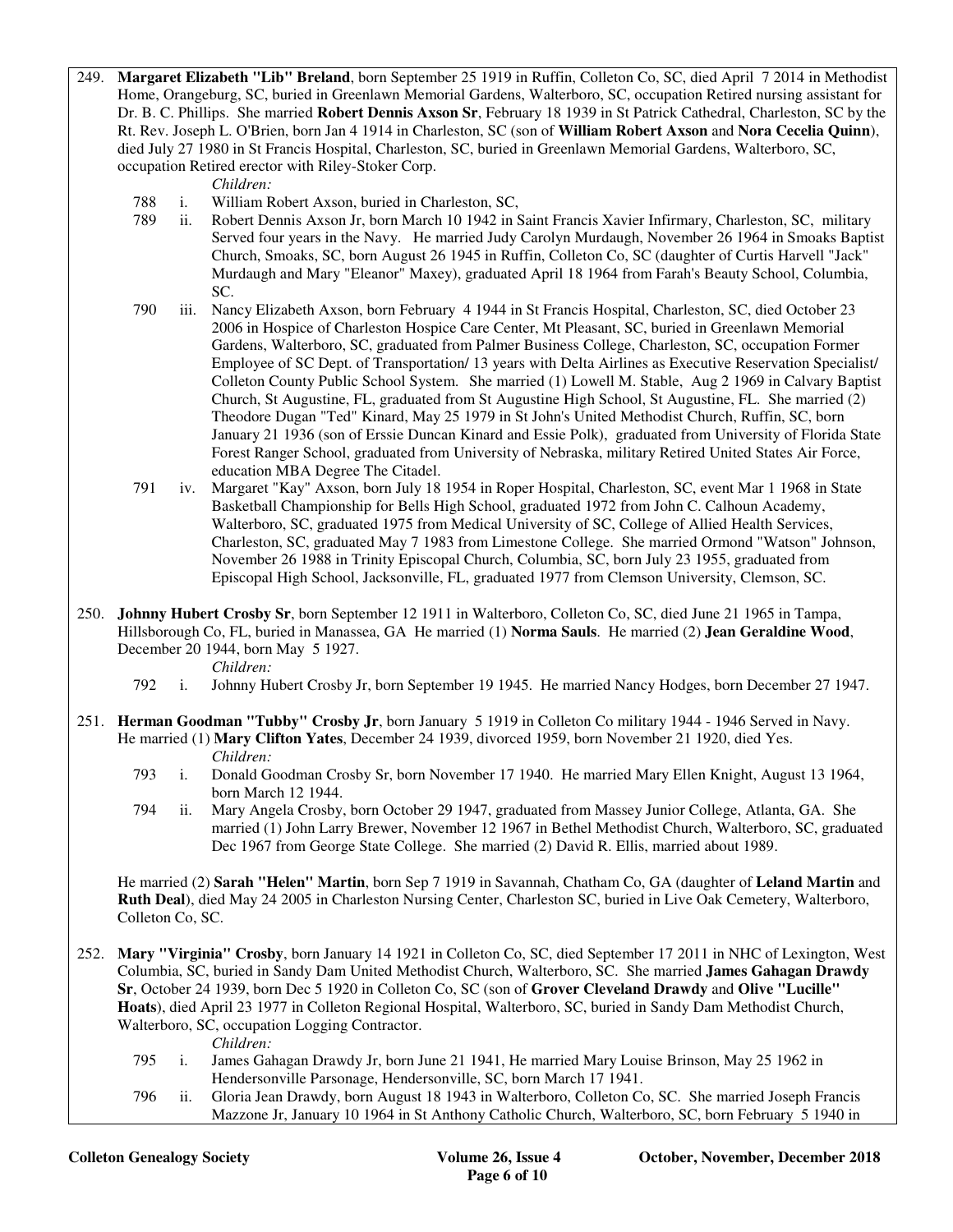Waltham, Mass, graduated from Waltham High School, Waltham, Mass, military Served four years in the U.S. Marine Corps.

- 797 iii. Virginia Gaynell "Gaye" Drawdy, born June 15 1947. She married Henry Sherwood Price Jr, November 22 1972, born April 25 1944 in Walterboro, Colleton Co, SC (son of Henry Sherwood Price Sr and Mary Drawdy), died yes.
- 798 iv. Judy Annette Drawdy, born August 7 1950. She married Henry Bryson Moehlenbrock, December 28 1974, born June 29 1944.
- 799 v. Timothy Lehe Drawdy Sr, born July 27 1957 in Colleton County Hospital, Walterboro, SC, He married Kathy Jeanine Smoak, October 16 1982 in Edgewood Baptist Church, Walterboro, SC, born Apr 3 1961 (daughter of Ivey Andrew Smoak and Jackie Nell Holmes), graduated from Palmer Business College, Charleston, SC.
- 253. **Ella "Mae" Crosby**, born August 12 1922 in Walterboro, Colleton Co, SC, died Dec 1 1986 in Wesley Chapel, Fla, buried in Doctor's Creek Baptist Church, Walterboro, SC. She married **Thomas Lee Rhodes Sr**, April 30 1943, born June 10 1922 in Walterboro, Colleton Co, SC (son of **Benjamin Lee Rhodes** and **Leila Mae Morris**), died May 7 2002 in Colleton Medical Center, Walterboro, SC, buried in Doctor's Creek Baptist Church, Walterboro, SC, occupation Retired owner/operator of Rhodes Truck Stop in Summerton, SC, military Veteran World War II.
	- *Children:*
	- 800 i. Janice Elaine Rhodes, born August 14 1946 in EsDorn Hospital, Walterboro, SC, graduated from Columbia College, Columbia, SC. She married William Gregory Pearce, October 02 1976 in St Matthews Lutheran Church, Charleston, SC, born June 01 1948, graduated from Clemson University, Clemson, SC, graduated from University of South Carolina Law School, Columbia, SC.
	- 801 ii. Thomas Lee "Dusty" Rhodes Jr, born August 21 1947. He married Mary Virginia Tindal, February 26 1977 in Calvary Baptist Church, Pinewood, SC, born July 23 1954.
	- 802 iii. Daniel Jeff Rhodes, born December 28 1948 in Walterboro, Colleton County, SC, died December 14 2001, buried in Private, occupation Ret. Social Services.
	- 803 iv. George Herman Rhodes, born April 17 1950 in Colleton County Hospital, Walterboro, SC, died January 31 1988, buried Feb 2 1988 in Penny Royal Memorial Gardens, Georgetown, SC, occupation Supervisor with the S. C. Tax Commission. He married Debra Moore.
- 254. **VonLehe Crosby**, born December 12 1924 in Walterboro, Colleton Co, SC, died February 4 2000 in Edisto Island, Colleton Co, SC, buried in Sandy Dam United Methodist Church, Walterboro, SC, military Army Veteran of World War II, occupation Retired Commercial Fisherman. He married **Ruby "Doris" Hiott**, about 1948, born July 18 1931 in Homerville, Clinch Co, GA (daughter of **Lawrence Haskell Hiott** and **Havery Jeanett Broaderick**), died May 21 2014 in Edisto Island, Colleton Co, SC, buried in Sandy Dam United Methodist Church, Walterboro, SC, occupation Worked at Whaley's Convenience Store at Edisto Beach for 20 years.
	- *Children:*
	- 804 i. Michael Lehe Crosby, born February 9 1949. He married Kathleen Frampton, June 4 1977, born February 22 1953.
	- 805 ii. Linda Crosby, born April 12 1950. She married (1) James E. "Jim" Flaten, February 22 1970, born September 22 1949. She married (2) Ben Woods.
	- 806 iii. Christine Crosby, born January 5 1953 in Colleton County Hospital, Walterboro, SC. She married (1) Pierre Chevalier Tavel, June 12 19--, died about 1978. She married (2) Unknown Pugh. She married (3) Gary Wolfe.
- 256. **Redenia Gaynelle "Deanie" Crosby**, born November 26 1935. She married **Walter Dudley Gabbard**, January 25 1955 in Sandy Dam Methodist Church, Walterboro, SC, born October 17 1930 (son of **Dailey Gabbard** and **Martha Bailey**). *Children:*
	- 807 i. Walter Dale Gabbard, born October 27 1955 in Colleton County Hospital, Walterboro, SC. He married Jean Lucille VanNewhyZen, September 25 1982.
- 257. **Edythe Martin Crosby**, born August 13 1925 in Walterboro, Colleton Co, SC, graduated 1945 from Newberry College, Newberry, SC. She married **David Elbert Burress Jr**, August 13 1947 in Home of bride's parents, born May 12 1916 in Anderson County, SC (son of **David Elbert Burress Sr** and **Edith Vandiver**), died Mar 7 1987 in his residence, buried in Live Oak Cemetery, Walterboro, Colleton Co, SC, graduated from Clemson University, Clemson, SC, military Army captain during World War II, occupation Retired businessman.
	- *Children:*
	- 808 i. David Elbert Burress III, born May 22 1948 in Colleton County Hospital, Walterboro, SC, graduated from Clemson University, Clemson, SC. He married Alice Anne Nixon, April 8 1978 in Eastminster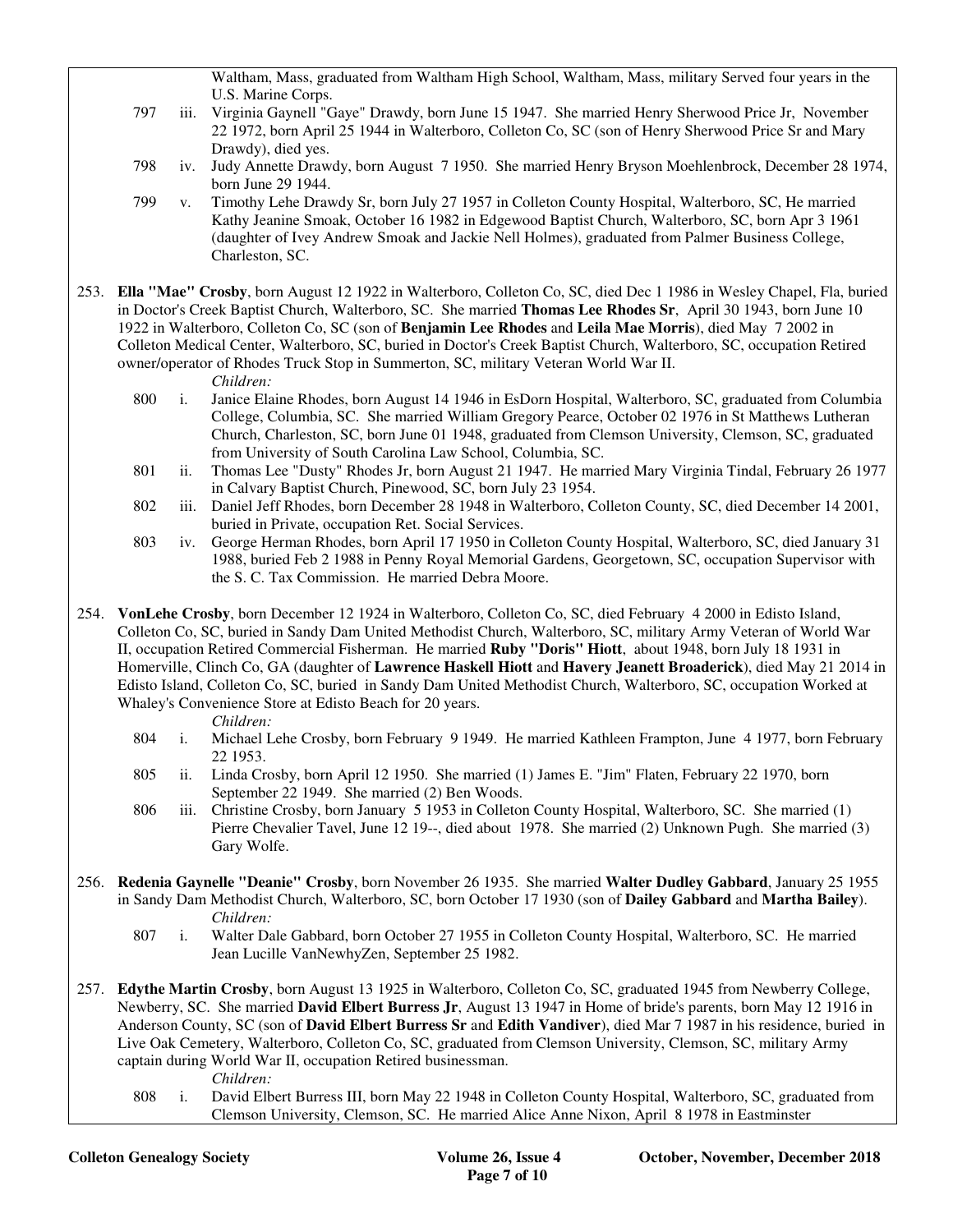Presbyterian Church, Columbia, SC, born June 26 1950 in Columbia, Richland County, SC, died September 5 2014, graduated from Mount Holyoke College, South Hadley, Mass, graduated from Clemson University, Clemson, SC.

- 809 ii. James Martin Burress, born March 23 1950, graduated from St Johns College, Annapolis, MD, graduated from Catholic University. He married Elaine Marie Pontani, Oct 2 1976 in Our Lady of Sorrows Roman Catholic Church, Trenton, NJ, born Oct 4 1952, graduated Cornell University.
- 810 iii. Sarah Vandiver Burress, born January 14 1958 in Colleton County Hospital, Walterboro, SCShe married William Russell Ragsdale Jr, May 10 1980 in First Baptist Church, Walterboro, SC, born Apr 9 1956, graduated from Spartan School of Aeronautics, Tulsa, Okla.
- 258. **Grace Truman Crosby**, born April 4 1929 in Walterboro, Colleton Co, SC. She married **William Eugene Sanders Jr**, August 20 1948, born August 30 1927.

*Children:*

- 811 i. Stephen Eugene Sanders, born February 5 1950, graduated from Presbyterian College, Clinton, SC. He married Betty Llewellyn Moylan, March 29 1974 in Bethel Presbyterian Church, Walterboro, SC, born Dec 5 1952 (daughter of John Carroll "Jack" Moylan Jr and Bettyline Pope), graduated 1975 from Baptist College, Charleston, SC.
- 812 ii. Rebecca Dianne Sanders, born December 9 1953 in South Carolina, graduated 1972 from John C. Calhoun Academy, Walterboro, SC, graduated from University of South Carolina, Columbia, SC. She married (1) Stephen Shellie Helmly, June 16 1979 in First Baptist Church, Walterboro, SC, born April 30 1954, She married (2) Henry Brunson Varn Sr, October 26 1991 in Ehrhardt, Bamberg Co, SC, born June 27 1960 (son of Gerhard DeLoach "Jerry" Varn Jr and Gwendolyn Maree "Gwen" Brunson), graduated 1978 from Andrew Jackson Academy, Ehrhardt, Bamberg Co, SC.
- 813 iii. William Eugene "Sandy" Sanders III, born February 26 1970.
- 262. **Mary Louise Padgett**, born February 9 1920. She married (1) **Thomas Simmons Drayton Jr**, Sep 9 1938 (son of **Thomas Simons Drayton Sr** and **Harriet Belk**), died March 8 1951.

*Children:*

- 814 i. Thomas Simmons Drayton Morrill, born December 8 1945.
- 815 ii. Robert Patton Drayton Morrill, born June 5 1948.

She married (2) **Luther Choate Morrill**, May 23 1956, born January 27 1905, occupation Lt Col.

263. **Sarah Fontaine**, born December 13 1918 in Charleston Co, SC, died July 20 1995 in Kennestone Hospital, Marietta, GA, buried July 22 1995 in Kinsey Cemetery, Round O, Colleton County, SC. She married (1) **Francis Benjamin "Frank" Kinsey Sr**, born July 5 1918 in Colleton Co, SC (son of **James Benjamin "Benny" Kinsey** and **Ella Blanche Jaques**), died October 31 1982 in Bluffton, Beaufort Co, SC, buried in Kinsey Cemetery, Round O, Colleton Co, SC, occupation Retired Commercial Fisherman/Cabinetmaker and Boatbuilder.

*Children:*

- 816 i. Francis Benjamin "Frank" Kinsey Jr, born September 21 1940 in Colleton Co, SC, died January 22 2002 in Walterboro, Colleton Co, SC, buried in Kinsey Cemetery, Round O, Colleton Co, SC, occupation Former Owner Lord Colleton Restaurant, occupation Retired Electric Welder and Shrimper, military Served South Carolina National Guard. He married (1) Ethel Ann Avant, 1958, born November 27 1942 in Estill, Hampton Co, SC (daughter of Ralph Ellis Avant and Annie Louise Crapse), died November 19 1997 in Carolina Medical Center, Charlotte, NC, buried in Kinsey Cemetery, Round O, Colleton Co, SC, occupation Former Owner of Restaurant. He married (2) Pamela "Robin" Johnson, born October 13 1963 (daughter of James Thomas Johnson and Norma Jean Stone), died November 21 2010 in Ruffin, Colleton Co, SC, buried in Pine Grove Baptist Church, Walterboro, SC.
- 817 ii. Sandra Lea Kinsey, born May 23 1942, occupation Owner Beauty Salon and Boutique, Charleston, SC. She married (1) Franklin Wilson "Buddy" Hutson Sr, married March 22 1959. She married (2) Ernie Swan. She married (3) Unknown Ackerman. She married (4) Frank Green.
- 818 iii. Cynthia Ann Kinsey, born June 17 1946. She married Peter A. Constantine, September 26 1968 in Charleston Co, SC.
- 819 iv. William "Richard" Kinsey, born June 26 1948 in Colleton Co, SC, died December 26 2015, buried in Fairfax Cemetery, Fairfax, Allendale Co, SC, occupation Retired pipefitter from Daniel's Construction Co. and also retired from SC Dept. of Corrections. He married Susan Gatlin, October 31 1971 (daughter of Dwight Edwin "Bo Pete" Gatlin and Betty Ruth Cone).

She married (2) **Charles A. McCuller**.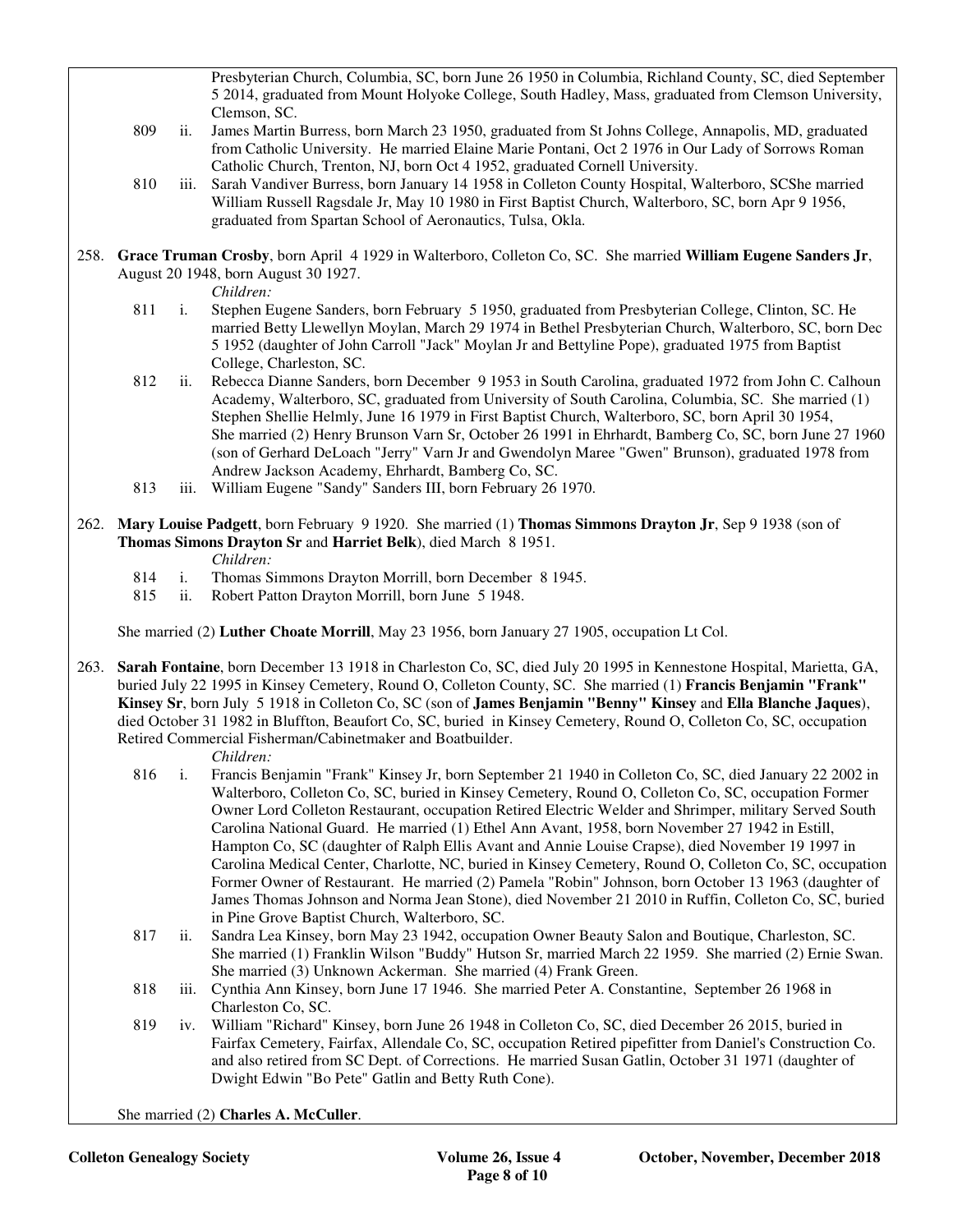She married (3) **Alex DeWigne**.

266. **Theodore Ernest Fontaine**, born February 19 1922 in Walterboro, Colleton Co, SC, died May 12 1984 in Edisto Island, SC, buried in Trinity Episcopal Church, Edisto Island, SC, occupation Retired commercial fisherman and shrimper, military World War II Navy veteran. He married **Sallie Virginia Jenkins**, December 27 1945 in Charleston Co, SC, born January 14 1929, died February 06 2004, buried in Trinity Episcopal Church, Edisto Island, SC.

*Children:*

- 820 i. Theodore Ernest Fontaine Jr. He married Catherine Emily Rhodes, August 05 1968 in Charleston Co, SC.
- 821 ii. Linda Darlene Fontaine. She married Richard Wayne Asbill, February 08 1974 in Charleston Co, SC.
- 267. **George Julian Fontaine**, born November 17 1925 in Charleston, SC, died December 10 1981 in Veterans Hospital, Charleston, SC, buried in Live Oak Cemetery, Walterboro, Colleton Co, SC, occupation Owned and operated the Edisto Seaford and the Dock Side Restaurant, Edisto Beach, SC, military Navy veteran of World War II and participated in the invasion of France. He married **Annie Lee Mims**, October 03 1944, born November 17 1924 in Ravenel, Charleston Co, SC (daughter of **Lemuel Lee Mims** and **Annie Rebecca Gruber**), died August 19 2010 in Hospice Center of Charleston, Mt Pleasant, SC, buried in Live Oak Cemetery, Walterboro, Colleton Co, SC, occupation with husband Built, Owned and Operated Edisto Seafood & Dockside Rest.

*Children:*

- 822 i. George Julian "Boochie" Fontaine Jr, born January 13 1947 in EsDorn Hospital, Walterboro, SC. He married Debra Diane Siddall, September 29 1970.
- 823 ii. Joan Elizabeth Fontaine, born March 4 1949. She married Robert Glenn Collette, July 6 1968, born August 1 1946 (son of Edward Otis Collette Sr and Glenn "Hazel" Smoak).
- 824 iii. Robert Wilbur Fontaine, born August 23 1951 in Walterboro, Colleton County, SC, died March 28 2010, buried April 1 2010 in Edisto Island Presbyterian Church, Edisto Beach, SC, occupation Owner of Edisto Seafood Company. He married (1) Shirley Lee Hoyle, November 8 1971. He married (2) Rhonda Kaye Boltin, April 10 1982.